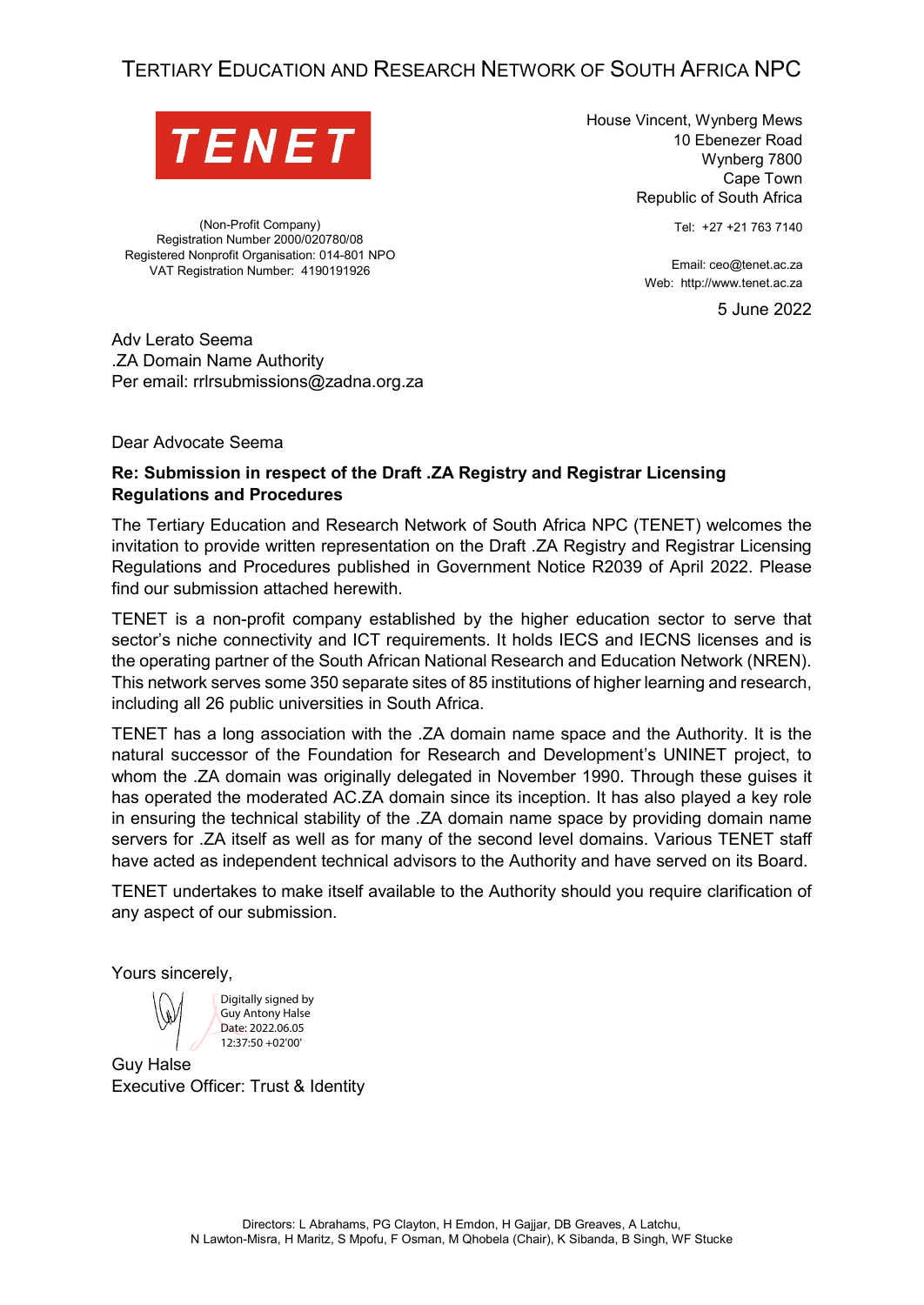# **Submission in respect of the Draft .ZA Registry and Registrar Licensing Regulations and Procedures**



# **A. Introductory observations**

- 1. It is almost two decades since the passing the Electronic Communications and Transactions Act, 2005 ("ECTA") and the establishment of ZADNA. During that time the .ZA domain name space has operated and continued to grow in the absence of such heavy-handed regulation as proposed by GoN R2039.
- 2. At the same time, the global domain name system has changed radically since ECTA was drafted. There are now over a thousand generic top-level domains available and the average cost of obtaining a domain has dropped substantially. Consumers are spoilt for choice, and the ZA domain name space is competing for Registrants in an increasingly competitive market.
- 3. The draft regulations contain several substantive flaws. If passed in their current form, they may lead to a loss of confidence in the .ZA domain name space by commercial Registrars and Registrants alike. As the custodian of a moderated domain, TENET and its constituent community have a vested interest in the overall stability of South Africa's domain name ecosystem. If there is wholesale loss of confidence in the un-moderated second-level domains such as CO.ZA, that will in turn affect the trust the public place in moderated domains like AC.ZA.
- 4. It is for these reasons that TENET endorses the separate submission of the Internet Service Providers' Association (ISPA). TENET is a member of ISPA.
- 5. Moreover, TENET would strongly urge the authority to reconsider its approach to licensing. TENET would favour a far more lightweight regime that promoted growth, confidence, and stability in the .ZA domain name space.
- 6. The remainder of this submission presumes the Authority's intent to proceed with the regulations as drafted and primarily concerns itself with the impact of those regulations on the moderated second-level domains such as AC.ZA.
- 7. The draft regulations are heavily biased towards the un-moderated, fee paying second-level domains and make little to no provision for the moderated<sup>[1](#page-1-0)</sup> secondlevel domains such as AC.ZA, EDU.ZA, GOV.ZA, MIL.ZA and SCHOOL.ZA. This bias has further been reflected in the public consultations, which have deliberately or inadvertently excluded most of moderated second-level domain registry operators. While CO.ZA certainly accounts for the majority of registrations, the moderated domains are no less important a part of the .ZA domain name space (and indeed have existed for longer<sup>[2](#page-1-1)</sup>).

# **B. License exemption for moderated domains**

8. Most moderated second-level domains are operated for the public benefit. The operators of such domains do not typically do so as their core business and, even where they may charge for their services, they may not recover all their costs from

<span id="page-1-0"></span><sup>&</sup>lt;sup>1</sup> See our comment numbered [36](#page-6-0) for further discussion of terminology.

<span id="page-1-1"></span><sup>2</sup> First registration in .ZA domain name space was likely frd.ac.za, now the NRF.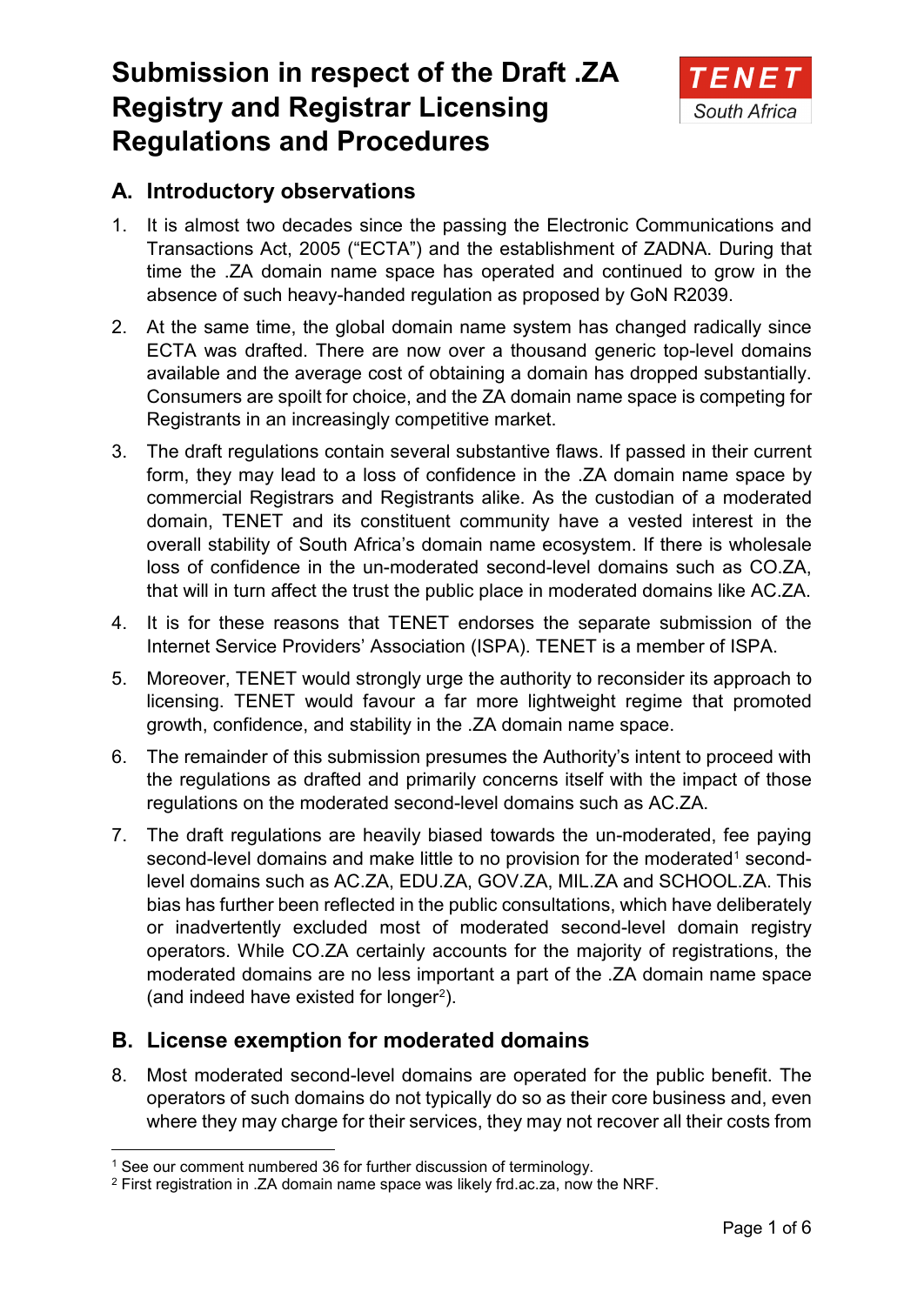Registrants. Whilst technically competent, the operators of moderated domains have limited capacity for the additional administrative or financial overheads imposed by these regulations.

- 9. The requirements imposed by *inter alia* 5(3), 7(1)(d), 7(1)(e), 7(5), 8(1)(a), 8(1)(d), 8(1)(e) introduce significant new overheads that do not currently exist within many of the moderated domains.
- <span id="page-2-0"></span>10. If licensing regulations are to be promulgated, TENET believes it makes sense to explicitly provide for license exemption for moderated domains (in the same way as the Electronic Communications Act, 2005 provides for license exemption for electronic communications licensees). This would provide the Authority with some measure of administrative control without introducing the overheads of relicensing or the financial burden of license fees.
- 11. This could be achieved by the insertion of a clause substantively similar to the following after section 8:

#### *License exemption*

- *8A.(1) Subject to subsection (2) the Authority may exempt any party that administers a moderated or private second-level domain from licensing as a Registry and, where such an entity also operates as the sole Registrar for that second-level domain, from licensing as a Registrar.*
	- *(2) The administrator of an exempt second-level domain must:*
		- *(a) Operate the domain in terms of a Charter serving a closed or defined community;*
		- *(b) Operate the domain for the public benefit on a non-profit basis;*
		- *(c) Not operate or maintain registry services as its sole or primary purpose;*
		- *(d) Apply to the Authority in a prescribed manner; and*
		- *(e) In as far as is reasonably practicable, comply with the applicable technical and administrative requirements for licensed Registries and Registrars.*
	- *(3) The Authority may by written notice revoke such license exemption, subject to regulation 11 mutatis mutandis.*
- 12. The Authority may wish to consider an additional application form in the annexures.

### **C. Requirement for an Identification Document**

13. 5(2)(a), 7(1)(d)(i)(aa), and 7(1)(d)(ii)(aa) requires Registrars and Registries respectively to submit copies of Identification Documents but does not further define this term. One assumes the intent is similar to the "know your client" requirements contemplated by the Regulation of Interception of Communications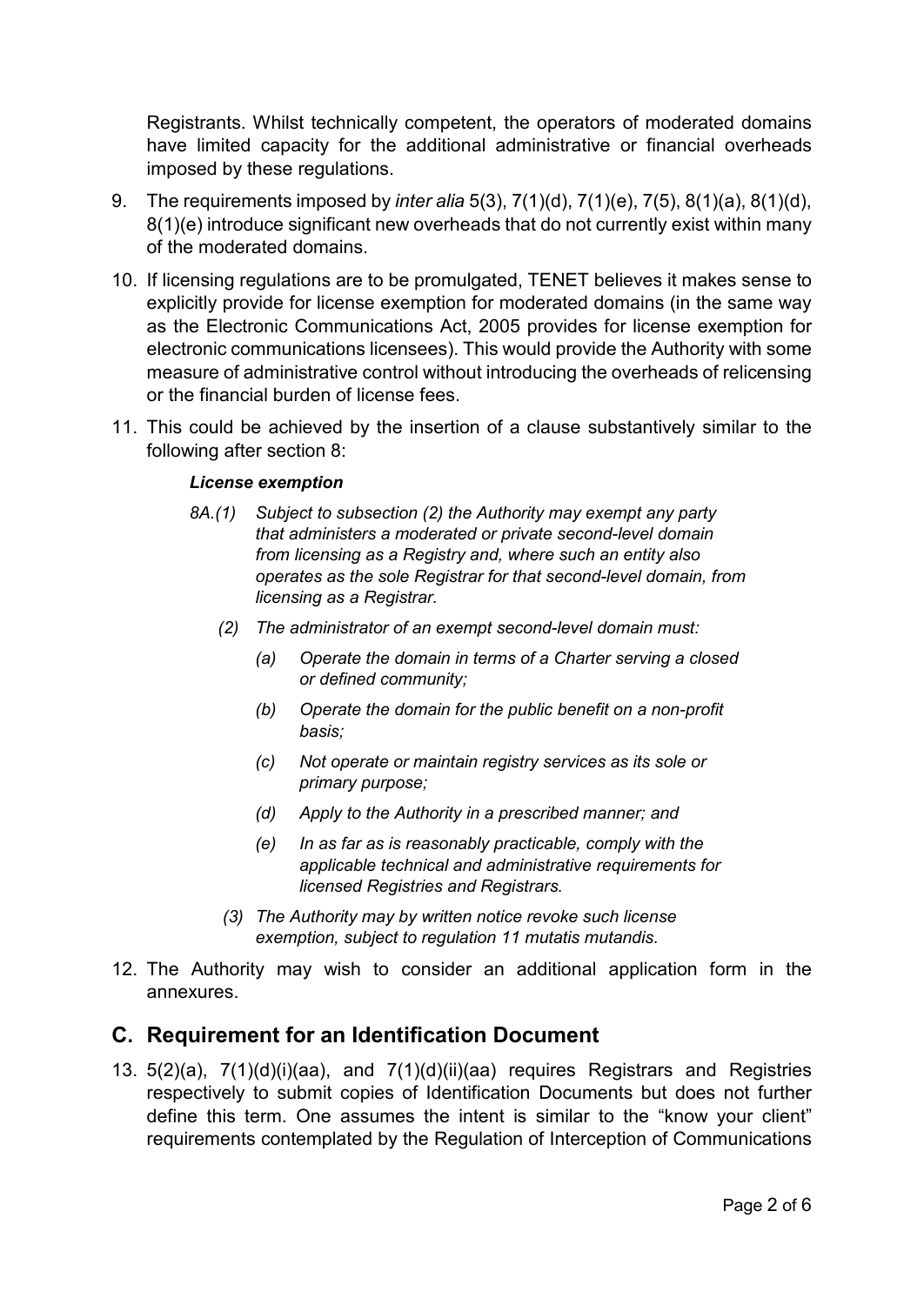and Provision of Communication-related Information Act, 2002 ("RICA"), the Financial Intelligence Centre Act, 2001 and other legislation.

- 14. This requirement is problematic for several reasons:
	- a. It introduces an unnecessary bureaucratic burden on the Registrant;
	- b. It increases the risk of identity theft and fraud by virtue of the distributed nature of the Registrant-Registrar-Registry model;
	- c. It increases the likelihood that Registrants will opt for one of the many generic top-level domains available to them; and
	- d. It is unclear what happens if a Registrant is a juristic person such as a public university or statutory research body that has neither an identity document nor a company registration.
- <span id="page-3-0"></span>15. It is understood from some of the public consultations and the FAQ that was later published<sup>[3](#page-3-1)</sup> that the Authority's intent in introducing such a requirement is to mitigate risks associated with abuse, intellectual property conflicts, fraud, and cybercrime. However, such concerns are not unique to the .ZA domain name space nor to South Africa. Almost all public suffix or top-level domain name registries will face these challenges.
- 16. It is well established that the more onerous identity collection requirements under RICA have had limited impact in curbing crime. This failure is evidenced by ICASA's proposal in GoN 900 of 2022 to mandate the collection of biometric information for SIM cards. The requirement in these draft regulations will do similarly little to combat the issues contemplated in the preceding paragraph [15.](#page-3-0)
- 17. Moreover, unlike other services in South Africa with similar identity collection requirements, consumers and potential Registrants are faced with an overwhelming choice of potential domains they can utilise; the choice of DNS domain is not limited by geographical constraints. This is exemplified by the country's largest online retailer and a major news outlet both successfully utilising a .COM domain as their primary web presence despite primarily servicing a South African market<sup>[4](#page-3-2)</sup>. Thus, ease of registration must be a key consideration in the sustainability of the .ZA domain name space.
- 18. Should the Authority go ahead with the requirements as drafted, the costs of implementation will ultimately be borne by the Registrant. Even if the registrar fees remain unchanged, this will ultimately push up the cost of registering a domain. Again, given the choice overwhelming choice available, price is a key consideration in the sustainability of the .ZA domain name space. There are already gTLDs that undercut the cost of registering a new CO.ZA domain.
- 19. For these reasons, prior to regulating such a requirement TENET strongly recommends that the Authority conducts:

<span id="page-3-1"></span> <sup>3</sup> Archived at https://web.archive.org/web/20220602173540/https://www.zadna.org.za/wp-

content/uploads/2022/03/Final-Version\_31May2022\_FAQs-2nd-set.pdf

<span id="page-3-2"></span><sup>4</sup> https://takealot.com/ and https://news24.com/ respectively, both in the top 20 sites by visits.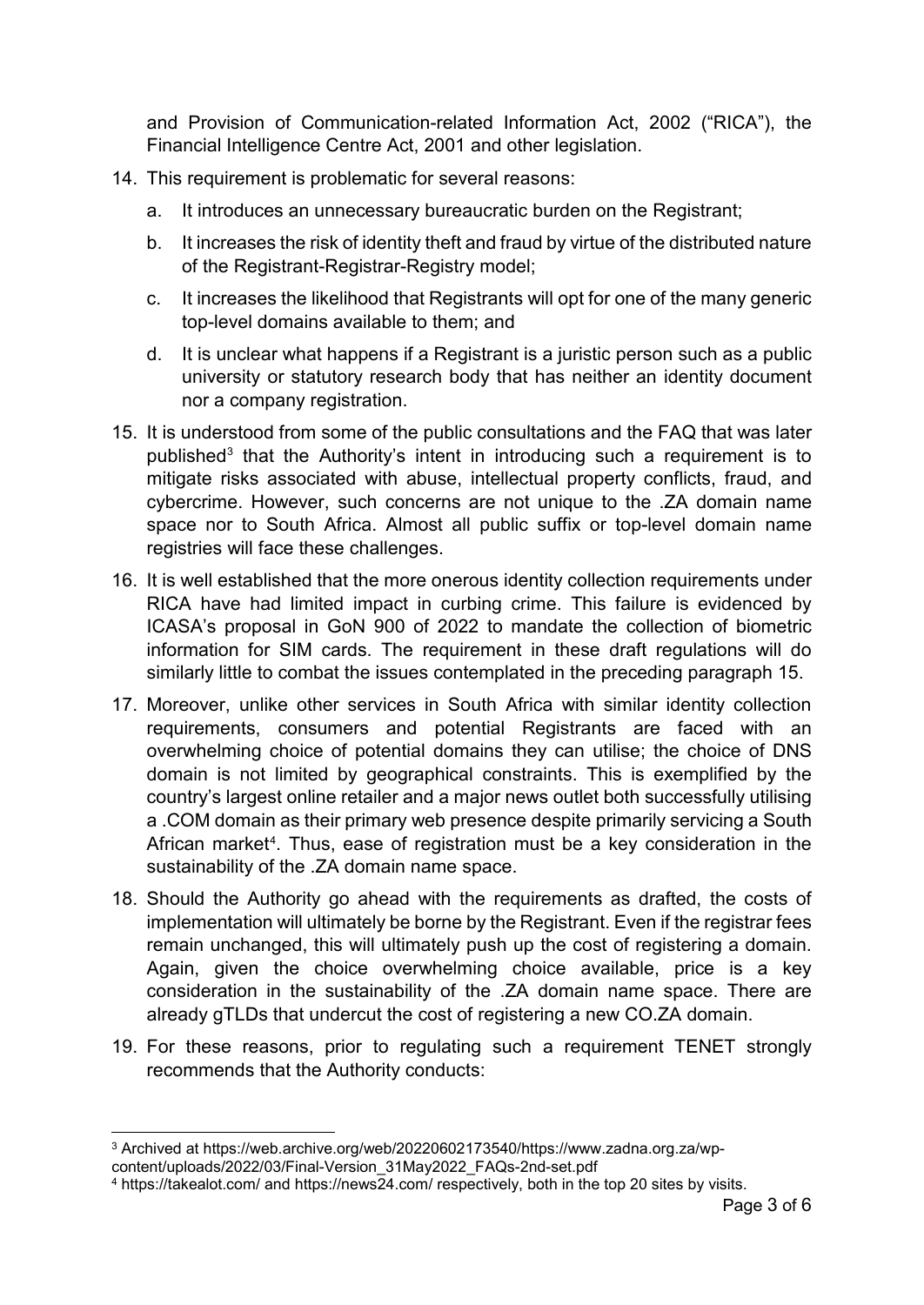- <span id="page-4-0"></span>a. an in-depth survey of the mechanisms utilised by other ccTLDs and gTLDs to mitigate risks associated with identifying domain name ownership, together with reasons why those mechanisms are not appropriate in South Africa; and
- b. an impact assessment showing the likelihood that:
	- i. existing Registrants will migrate their registrations to other TLDs when faced with a requirement to provide an identity document; and
	- ii. potential Registrants will be turned away from the .ZA domain name space in favour of less burdensome options.

and makes the results of such available in the public domain.

20. The Authority should further consult with law enforcement agencies, the National Cybersecurity Hub, and the various sector CSIRTs<sup>[5](#page-4-1)</sup> about the desirability of driving cybercrime such as phishing to other generic top-level domains located outside of South Africa and over which there is substantially limited recourse.

# **D. Minimalisation of personal information**

- 21. In the absence of clear evidence $6$  that collection of the additional personal information contemplated in 5(2) and 7(1)(d) will achieve their intended objectives, it is likely that these sections fail the principle of minimality in section 10 of the Protection of Personal Information Act, 2013.
- 22. This same principle further exists in article 5(1)(c) of the General Data Protection Regulation of the European Union, meaning that non-compliance effectively prejudices all South African Registries and Registrars who maintain businesses relationships with entities in countries that recognise the GDPR's jurisdiction.
- 23. These conflicts can be resolved by clearly delineating the minimal set of information required for effective operation of the .ZA domain name space and allowing any other fields to be optional and collected with consent.
- 24. Such a minimal set should take cognisance of:
	- a. The degree to which personal information has historically been required to effectively operate domain name services in South Africa;
	- b. The specific purpose(s) for which personal information is collected; and
	- c. That not all second-level registries collect the same personal information as the un-moderated domains or the ICANN registration data model.
- 25. It should be noted that consent for processing by the Registrar or Registry does not imply consent for the purposes contemplated in 7(2) of the draft regulations.

<span id="page-4-2"></span><span id="page-4-1"></span> <sup>5</sup> Sector Computer Security Incident Response Teams, as contemplated by the National Cyber Security Policy Framework. The SA NREN operates such a sector CSIRT on behalf of the higher education sector (https://csirt.sanren.ac.za/) and ISPA operates one on behalf of the ISP sector.  $6$  Such as could be obtained by conducting the survey recommended in [§19.a](#page-4-0) of this submission.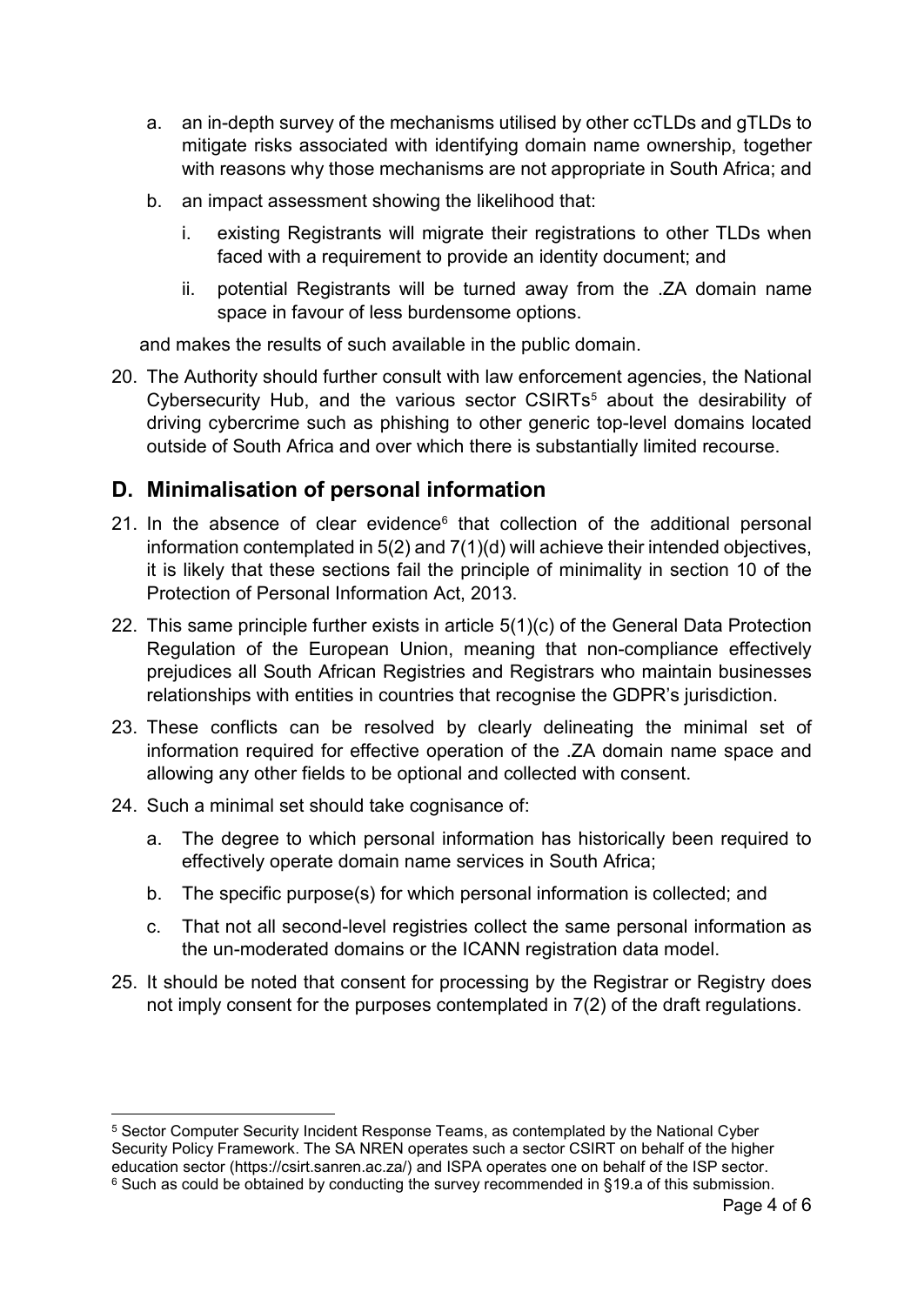## **E. Transitional arrangements**

- 26. The .ZA domain name space has operated continuously for almost thirty-two years. The new requirements introduced by 5(2) and 7(1)(d) will be difficult to collect retrospectively and will introduce a huge administrative burden on Registrars and Resellers. The problem is particularly pronounced for the moderated domains, many of whom hold registrations that predate ECTA and the establishment of ZADNA, and who don't maintain ongoing commercial relationships with Registrants.
- 27. When RICA was introduced, it made provision for a transitional period of some three years. A similar transitional provision is required in these regulations.
- 28. At one of the public consultations it was suggested that the requirement for collection of new information should be imposed at domain renewal. The regulations in their current form do not provide for such an arrangement.
- 29. More concerning, however, is that such an approach overlooks the fact that not all domains are subject to renewal. Within AC.ZA there are currently grandfathered registrations belonging to organisations that may or may not still exist. This is something TENET specifically drew to the Authority's attention in 2019 when attempting to deal with the problem of stale registrations.
- 30. Should the Authority insist on regulating the mandatory collection of Registrant's personal information, then Registries and Registrars need to be empowered to suspend and ultimately delete domains belonging to non-compliant or unreachable Registrants irrespective of renewal status. The Authority further needs to indemnify Registries and Registrars from the consequences of doing so. This is particularly important for the moderated domains where renewal fees may not be imposed and limited recourse is available for legacy but still technically functional registrations.

### **F. License validity**

- 31. 6(1) read together with 6(5) presumes that a Registries and Registrars are separate entities. While that is generally true, it is problematic in the specific case of the moderated second-level domains, many of which operate using a collapsed or simplified model.
- 32. Both the capital outlay and ongoing expenses involved in running a Registry far exceed those of a Registrar. Accordingly, it seems logical that a Registrar be licensed for a longer period than Registrars.
- 33. The five-year license period proposed for registries may make licensing as a Registry commercially unattractive. It may also reduce perceived stability of the namespace.
- 34. TENET recommends that Registries not exempted per our paragraph [10](#page-2-0) be licensed for a period of *at least* ten years. Aligning it with the twenty-year period used for individual electronic communications licensees may make sense.